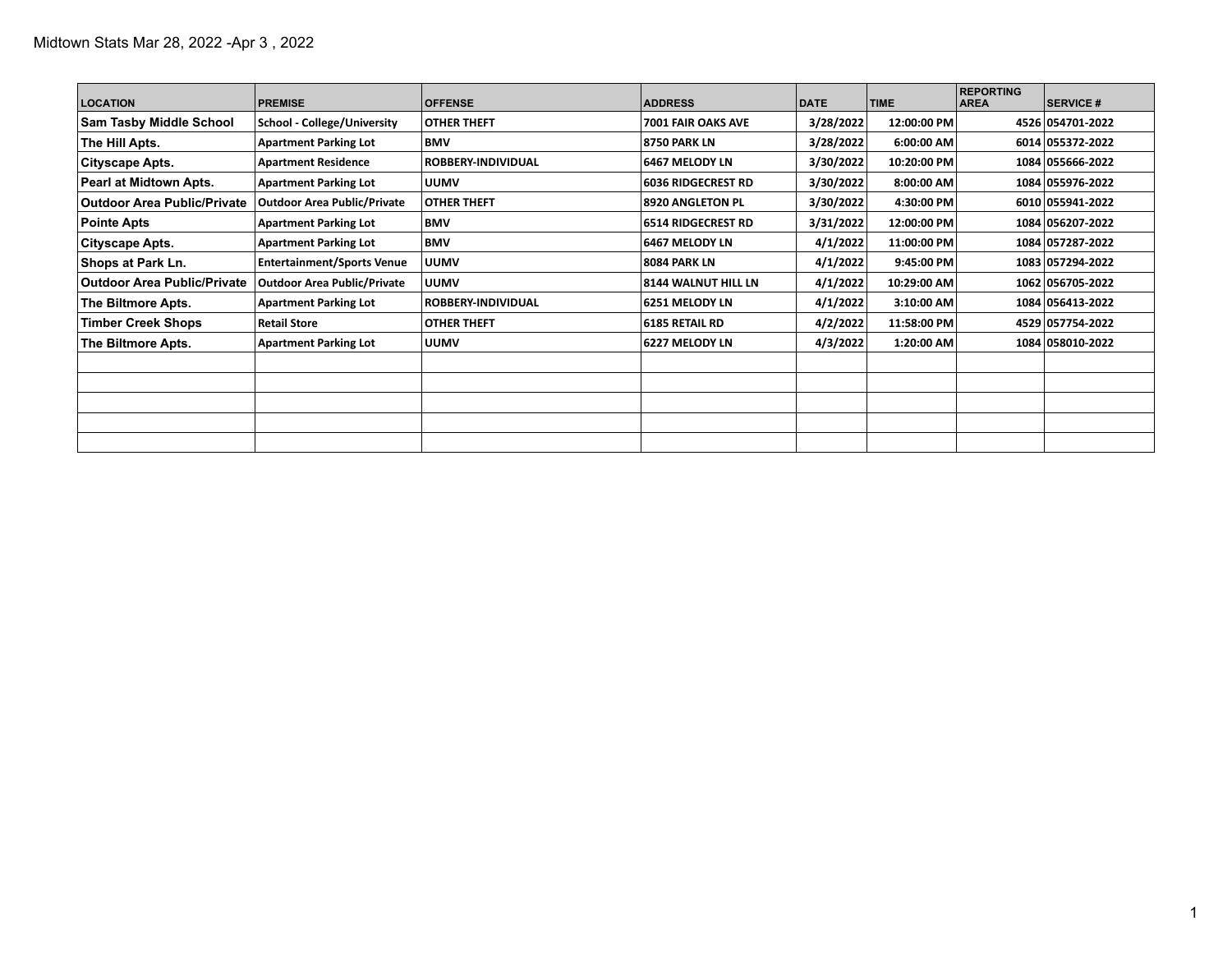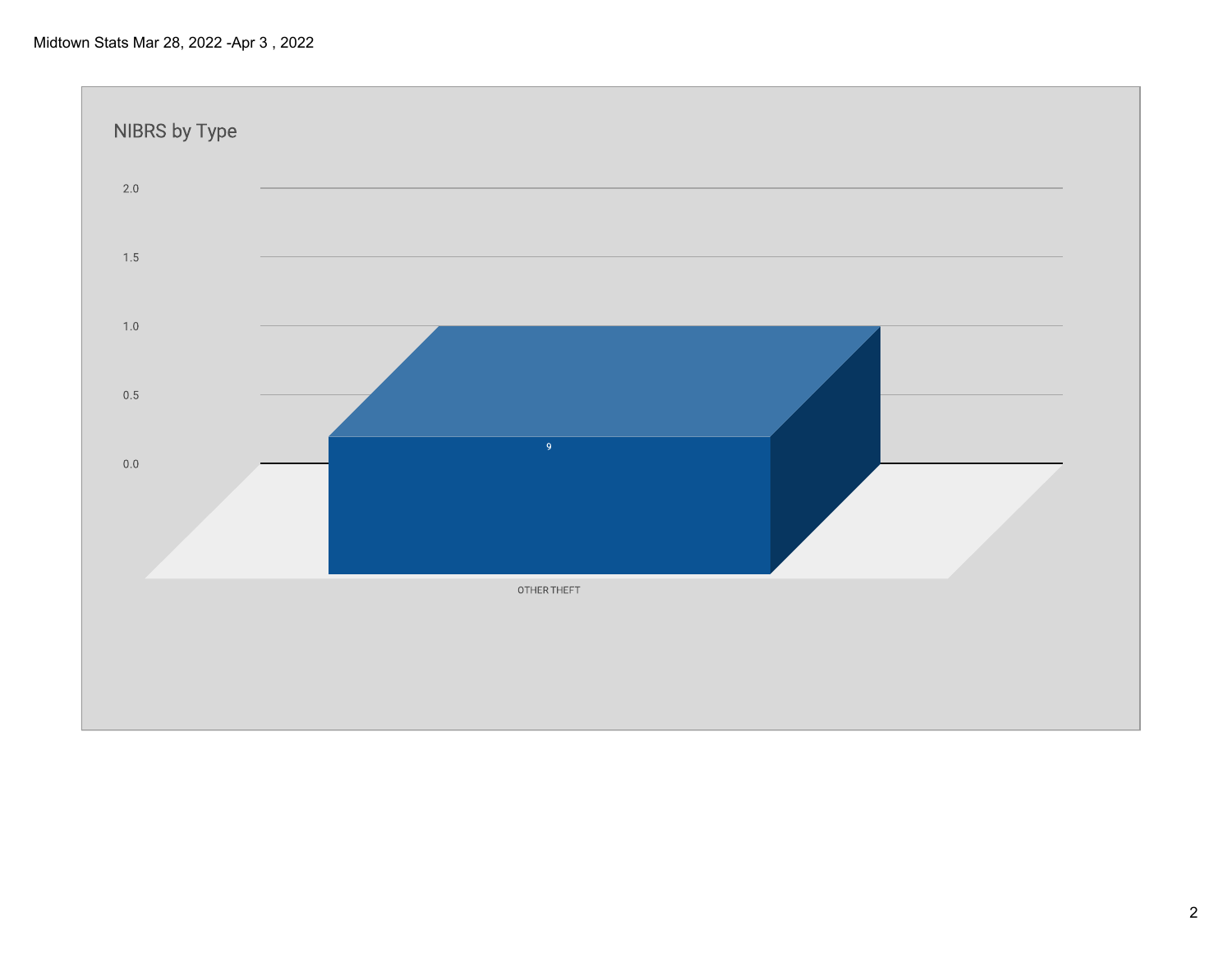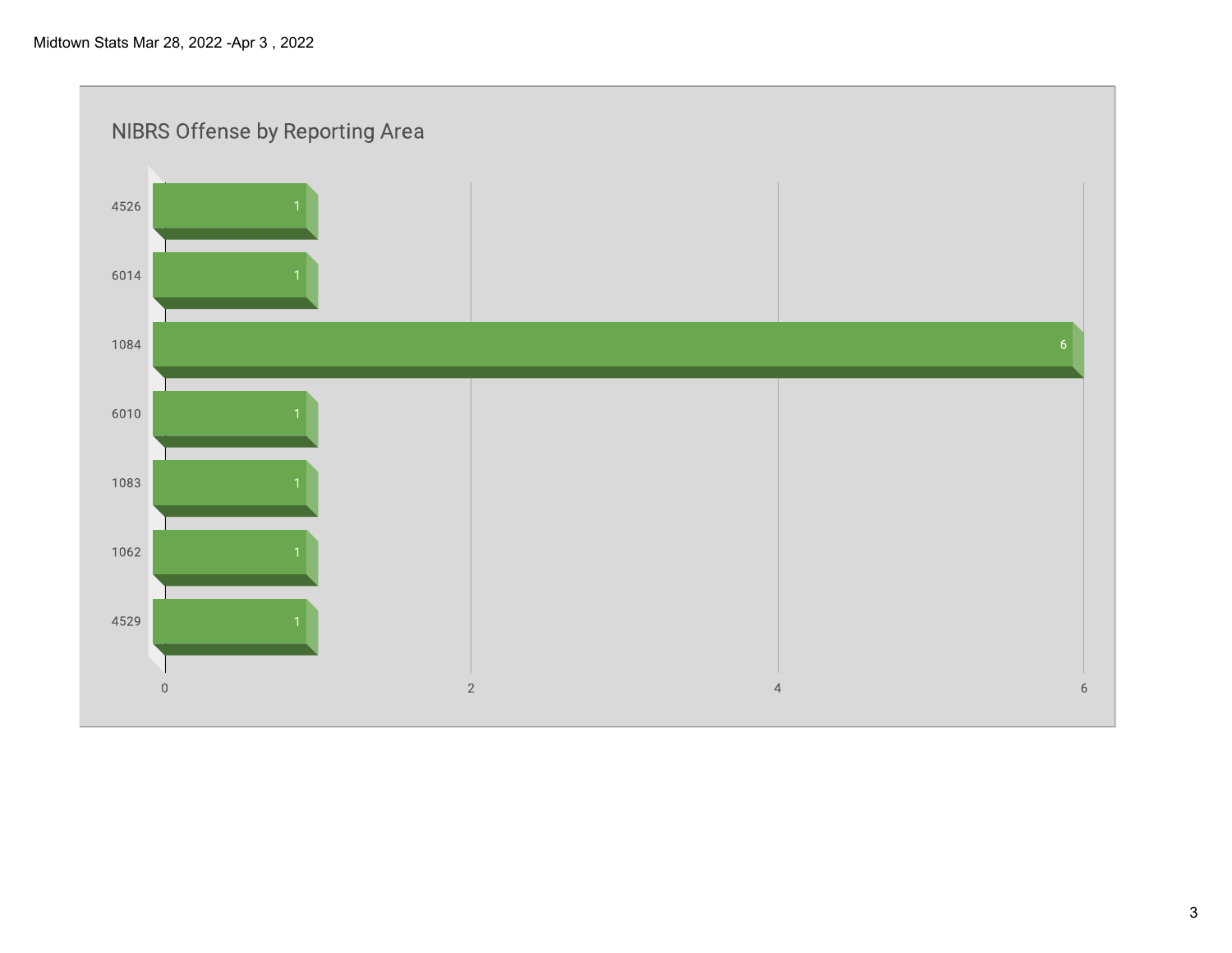**NIBRS Offense by Property**  $2.0$  $\overline{2}$  $\overline{2}$  $\overline{2}$ 1.5  $1.0$  $\overline{1}$  $0.5$  $0.0\,$ Sam Tasby The Hill Apts. Cityscape Pearl at Outdoor Area Pointe Apts Shops at Park The Biltmore **Timber Creek** Middle School Midtown Apts. Public/Private Apts. Shops Apts. Ln.